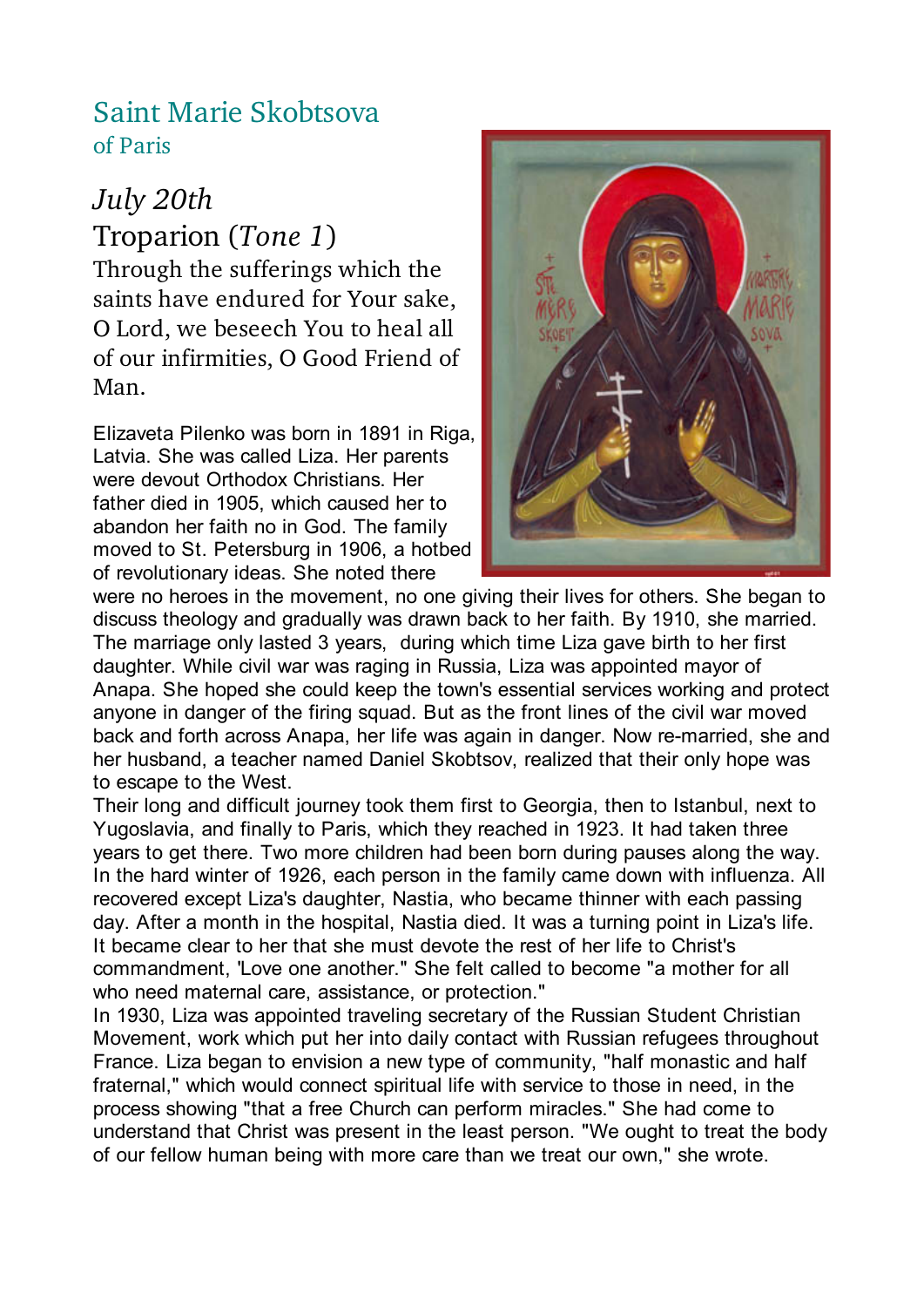Her bishop, Metropolitan Evlogy, aware that Liza's marriage had collapsed, was the first person to suggest to her the possibility of becoming a nun in the middle of Paris, helping people who had no one to turn to. In 1932 Liza was professed as a nun. For the rest of her life she was known as Mother Maria.

From the beginning, Mother Maria's plan was "to share the life of paupers and tramps." With financial help from her bishop, she rented an unfurnished house. Donated furniture began arriving, and also guests, mainly young Russian women without jobs. To make room for others, Mother Maria gave up her own room and slept in the basement. When the first house proved to be too small, a new location was found -- a three-story house at 77 Rue de Lourmel in a section of Paris where many Russian refugees had settled. Here she and her co-workers could feed a hundred people instead of twenty-five. The former stable in back was converted into a small church.

Mother Maria's credo was: "Each person is the very icon of God incarnate in the world." With this recognition came the need "to venerate the image of God" in each person.

It was far from an easy life. Often there was no money at the end of the day, but then the next morning one or several gifts arrived. Mother Maria sometimes thought of the old Russian story of the ruble coin that could never be spent. Each time it was used, the change given back proved to equal a ruble. It was exactly this way with love, she said: No matter how much love you give, you never have less. In fact you discover you have more -- one ruble becomes two, two becomes ten. Mother Maria and her collaborators would not simply open the door when those in need knocked, but would actively seek out the homeless. These included children. A part-time school was opened.

She was certain that there was no other path to heaven than participating in God's mercy. "The way to God lies through love of people. At the Last Judgment I shall not be asked whether I was successful in my ascetic exercises, nor how many bows and prostrations I made. Instead I shall be asked: Did I feed the hungry, clothe the naked, and visit the sick and the prisoners? That is all I shall be asked."

In 1939, Metropolitan Evlogy sent a priest to Rue de Lourmel to assist Mother Maria. Father Dimitri Klepinin, then 35 years old, was a man of few words and great modesty who proved to be a real partner. Among other helpers was Mother Maria's son, Yuri.

The last phase of Mother Maria's life was a series of responses to World War II and Germany's occupation of France.

Paris fell on June 14, 1940. With defeat came greater poverty and hunger for many people. The house at Rue de Lourmel became an official food distribution point. Russian refugees were among the special targets of the German occupiers. In June 1941, a thousand Russians were arrested, including several close friends and collaborators of Mother Maria and Father Dimitri.

Early in 1942, Jews began to knock on the door at Rue de Lourmel asking Father Dimitri if he would issue baptismal certificates to them. The answer was always yes. With baptismal certificates, they hoped not to be punished by the occupiers for being Jews.

In March 1942, the decree came from Berlin that Jews in all occupied countries must wear the yellow star. The order came into force in France in June. Jews were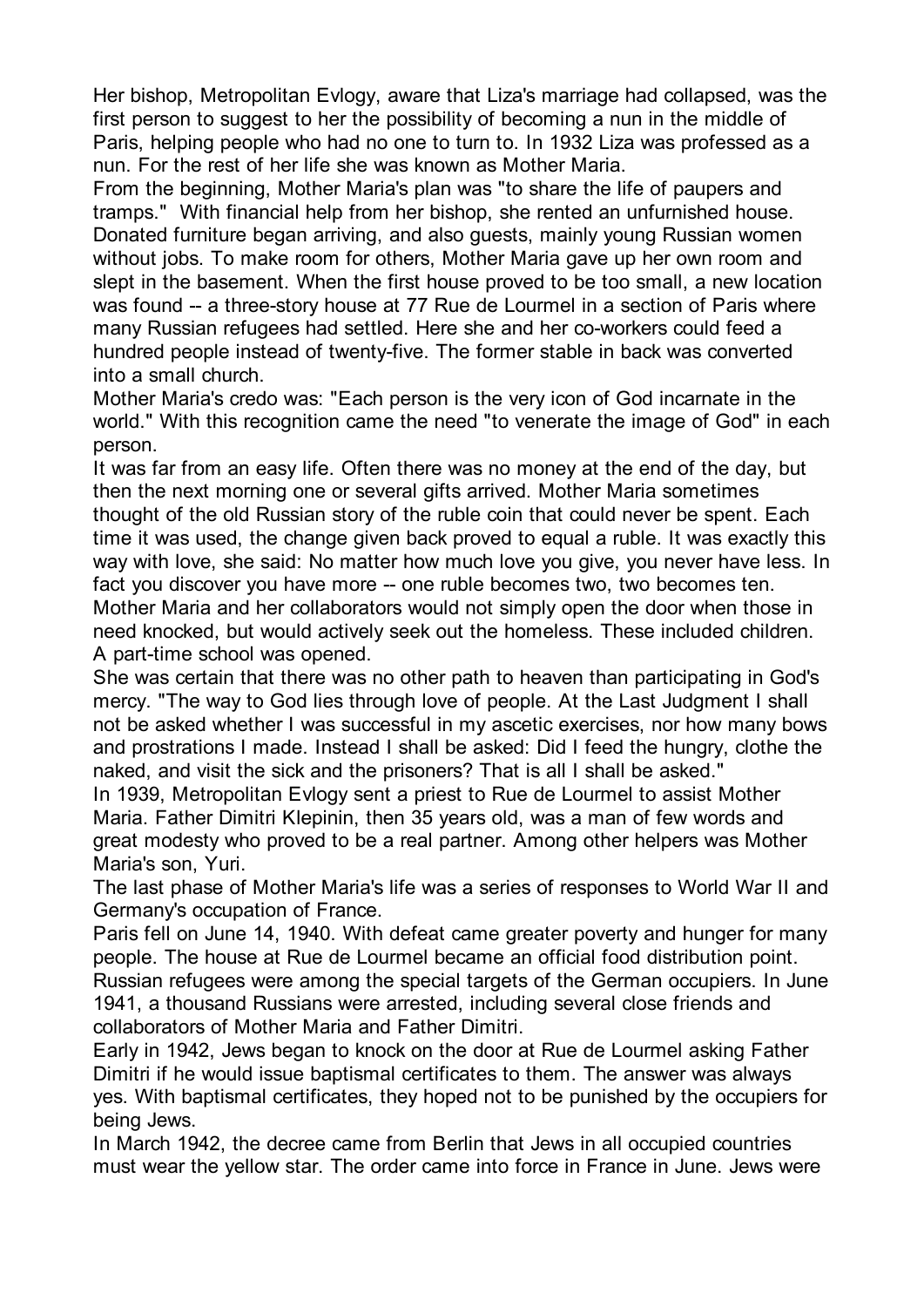forbidden access to nearly all public places. Shopping was restricted to one hour per day.

In July came the mass arrest of 12,884 Jews. Almost 7,000 Jews (two-thirds of them children) were brought to the Vélodrome d'Hiver. Held there for five days, the captives were at last sent to one of the most notorious concentration camps, Auschwitz. Few survived.

Mother Maria had often thought of her monastic robe a godsend in her work. Now it opened the way for her to enter the stadium. She was able to work for three days in the stadium trying to comfort the children and their parents and distributing what food she could bring in. She even managed to rescue a number of children by enlisting the aid of trash collectors who smuggled the children out in trash bins - until the Nazis barred her from the stadium.

Early in 1943, the long-expected event happened: Mother Maria, Yuri and Father Dimitri were arrested and soon after were sent to the first of several concentrations camps.

The final destination for Yuri and Father Dimitri was a camp named Dora. Both died there in the early months of 1944. A final letter from Yuri was discovered in a suitcase of his possessions returned to Rue de Lourmel:

"I am absolutely calm, even somewhat proud to share mama's fate. I promise you I will bear everything with dignity. Whatever happens, sooner or later we shall all be together. I can say in all honesty that I am not afraid of anything any longer.... I ask anyone whom I have hurt in any way to forgive me. Christ be with you!" Mother Maria was sent in a sealed cattle truck to the Ravensbrück camp in Germany, where she endured for two years. Here she managed to help those around her and even made an embroidered icon of the Mother of God holding a cross that supported her crucified Son.

One fellow prison recalled that Mother Maria "was never downcast, never. She was full of good cheer, really good cheer. She was on good terms with everyone. She was the kind of person who made no distinction between people no matter what their political views might be or their religious beliefs."

By March 1945, Mother Maria's condition was critical. She had to lie down between roll calls and hardly spoke. Her face, a friend recalled, "revealed intense inner suffering. Already it bore the marks of death. Nevertheless Mother Maria made no complaint. She kept her eyes closed and seemed to be in a state of continual prayer."

The last day of her life was the day before Easter. The shellfire of the approaching Russian Army could be heard in the distance. Accounts vary about what happened during the last hours of her life. According to one, she was simply one of those selected to die that day. According to another, she took the place of a fellow prisoner, a Jewish woman.

Although perishing in the gas chamber, Mother Maria did not perish in the Church's memory. Soon after the end of World War II, essays and books about her began appearing.

On May 1 and 2, 2004, at Saint Alexander Nevsky Cathedral in Paris, Mother Maria, her son Yuri, Father Dimitri Klépinin, and their friend and co-worker Ilya Fondaminsky were officially recognized as saints. The Holy Synod of the Patriarchate of Constantinople established the 20th of July each year as the day of